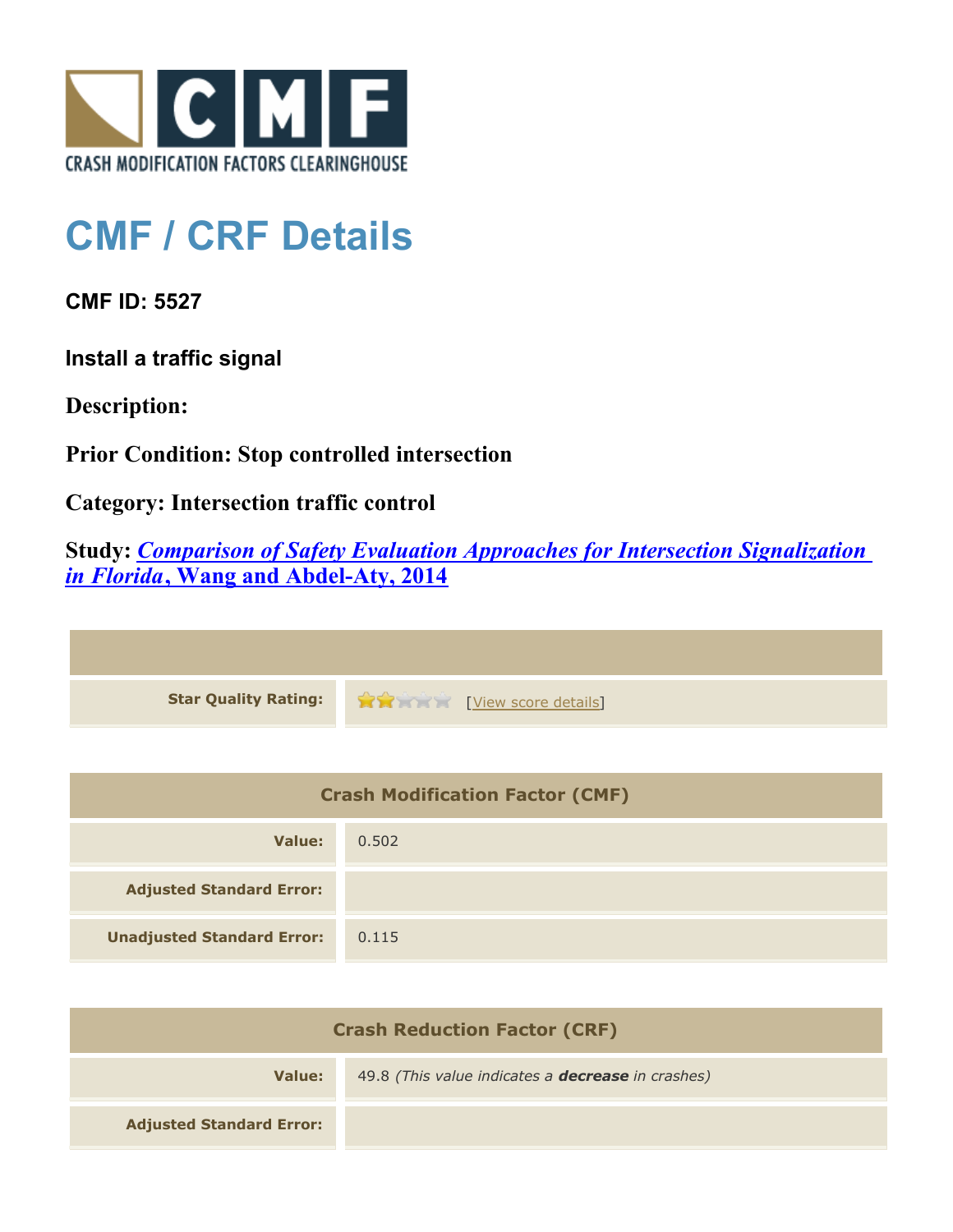| <b>Applicability</b>                    |               |
|-----------------------------------------|---------------|
| <b>Crash Type:</b>                      | All           |
| <b>Crash Severity:</b>                  | All           |
| <b>Roadway Types:</b>                   | Not specified |
| <b>Number of Lanes:</b>                 | $2$ to 4      |
| <b>Road Division Type:</b>              |               |
| <b>Speed Limit:</b>                     |               |
| <b>Area Type:</b>                       | Not specified |
| <b>Traffic Volume:</b>                  |               |
| <b>Time of Day:</b>                     | Not specified |
| If countermeasure is intersection-based |               |

| <b>Intersection Type:</b>         | Roadway/roadway (not interchange related)          |
|-----------------------------------|----------------------------------------------------|
| <b>Intersection Geometry:</b>     | $3$ -leg, $4$ -leg                                 |
| <b>Traffic Control:</b>           | Stop-controlled                                    |
| <b>Major Road Traffic Volume:</b> | 10000 to 20000 Annual Average Daily Traffic (AADT) |
| <b>Minor Road Traffic Volume:</b> |                                                    |

| <b>Development Details</b>      |              |
|---------------------------------|--------------|
| <b>Date Range of Data Used:</b> | 2004 to 2009 |
| <b>Municipality:</b>            |              |
| State:                          | <b>FL</b>    |